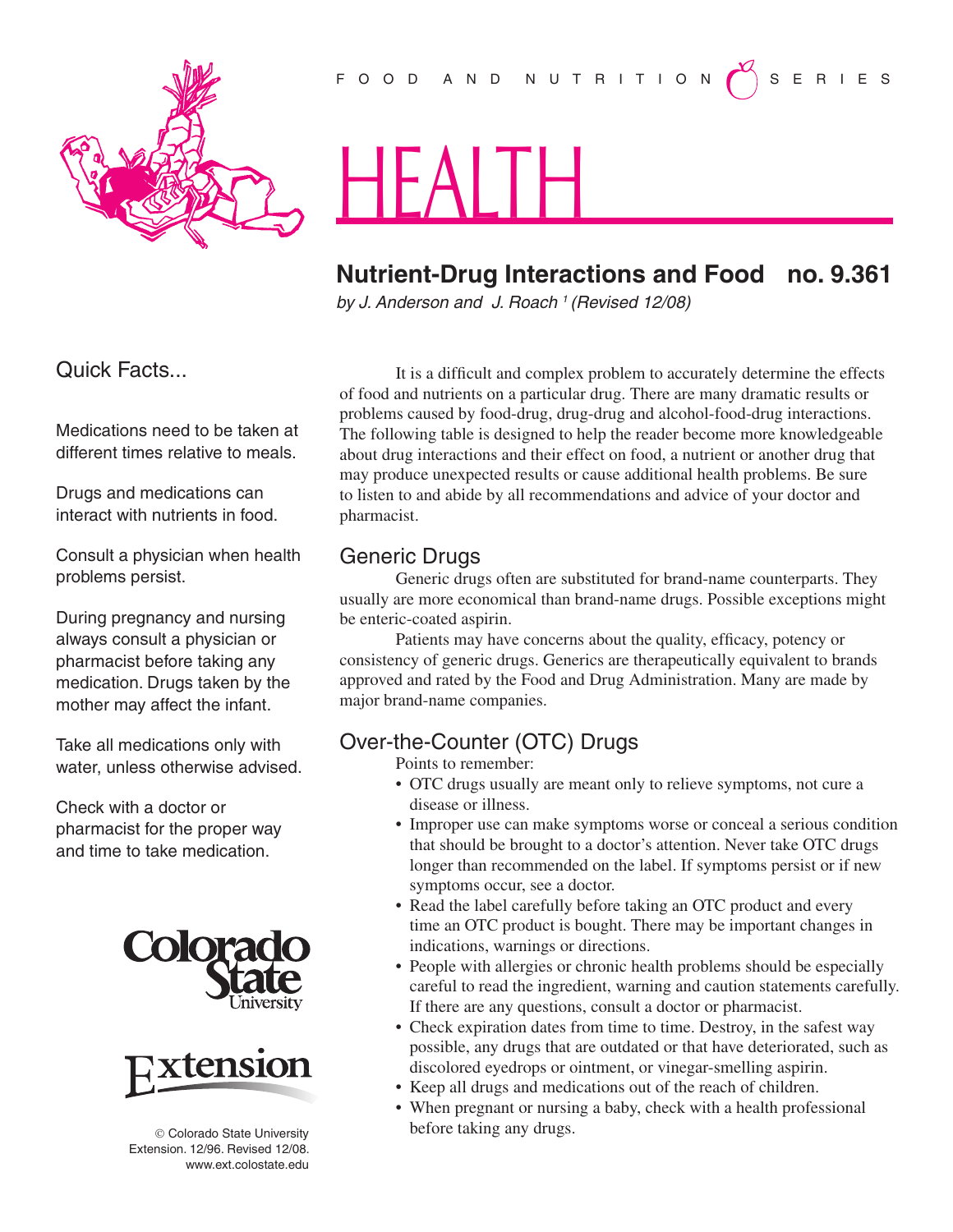#### Aspirin vs. Acetaminophen vs. Ibuprofen (see Table 2)

Aspirin, acetaminophen and ibuprofen all have analgesic (pain control) and antipyretic (fever control) properties. Only aspirin and ibuprofen also contain anti-inflammatory properties. Acetaminophen does not produce the stomach or intestinal irritation or allergic reactions that aspirin can. Gastrointestinal side effects observed with aspirin are greatly reduced with ibuprofen, although patients with aspirin hypersensitivity can have similar reactions.

To reduce stomach upset from ibuprofen, take it with food or an antacid. Avoid alcohol or aspirin with ibuprofen.

Naproxen sodium, which has analgesic, antipyretic and antiinflammatory properties, is indicated for the same conditions as aspirin, ibuprofen and acetaminophen but should not be taken with them. Anyone who generally has three or more alcoholic drinks per day should consult a physician on when and how to take naproxen sodium and other pain relievers.

#### **Table 1: Food and Drug Interactions.**

|                              |                                                              | <b>Use</b>                                                                                                                                                            | <b>Interactions/Guidelines</b>                                                                                                                                                                                                                                                                                                                                                                                                                                                                                                                                 | Examples <sup>1</sup>                                                                                                    |
|------------------------------|--------------------------------------------------------------|-----------------------------------------------------------------------------------------------------------------------------------------------------------------------|----------------------------------------------------------------------------------------------------------------------------------------------------------------------------------------------------------------------------------------------------------------------------------------------------------------------------------------------------------------------------------------------------------------------------------------------------------------------------------------------------------------------------------------------------------------|--------------------------------------------------------------------------------------------------------------------------|
| <b>ALLERGIES</b>             | Antihistamine                                                | To relieve or prevent the<br>symptoms of colds, hay<br>fever and allergies.                                                                                           | FOOD: Take without regard to food.<br>Exception: Fexofenadine/ALLEGRA.<br>Bioavailability decreases if taken<br>with apple, orange, or grapefruit juice.<br>ALCOHOL: Avoid alcohol because it<br>increases the sedative effects of the<br>medications.                                                                                                                                                                                                                                                                                                         | Diphenhydramine/BENADRYL<br>Fexofenadine/ALLEGRA*<br>oratadine/CLARITIN<br>Cetirizine/ZYRTEC<br>* do not take with juice |
| <b>ARTHRITIS</b><br>and PAIN | Analgesic/Antipyretic                                        | To treat mild to moderate<br>pain and fever.                                                                                                                          | FOOD: For rapid relief, take on empty<br>stomach.<br><b>ALCOHOL:</b> Avoid or limit the use of<br>alcohol because chronic alcohol use can<br>increase the risk of liver damage or<br>stomach bleeding.                                                                                                                                                                                                                                                                                                                                                         | Acetaminophen/TYLENOL<br><b>TEMPRA</b>                                                                                   |
|                              | Non-Steroidal Anti-<br><b>Inflammatory Drugs</b><br>(NSAIDS) | To reduce, pain, fever<br>and inflammation.                                                                                                                           | <b>FOOD:</b> Take with food or milk because<br>medications can irritate the stomach.<br><b>ALCOHOL:</b> Avoid or limit the use of<br>alcohol because chronic alcohol use can<br>increase the risk of liver damage or<br>stomach bleeding.                                                                                                                                                                                                                                                                                                                      | Aspirin/BAYER, ECOTRIN<br>Ibuprofen/MOTRIN, ADVIL<br>Naproxen/ANAPROX, ALEVE,<br><b>NAPROSYN</b>                         |
|                              | Corticosteroids                                              | • To relieve inflamed areas<br>of the body.<br>. To reduce swelling and<br>itching.<br>• To help relieve allergies,<br>rheumatoid arthritis, and<br>other conditions. | <b>FOOD:</b> Take with food or milk to decrease<br>stomach upset.                                                                                                                                                                                                                                                                                                                                                                                                                                                                                              | Methyprednisolon/MEDROL<br>Prednisone/DELTASONE<br>Prednisolone/PEDIAPRED,<br><b>PRELONE</b><br>Cortisone acetate/CORTEF |
|                              | Narcotic Analgesic                                           | To provide relief for<br>moderate to severe pain.                                                                                                                     | ALCOHOL: Avoid alcohol because it<br>increases the sedative effects of the<br>medication.                                                                                                                                                                                                                                                                                                                                                                                                                                                                      | Codeine combined with<br>acetaminophen/TYLENOL<br>Morphine/ROXANOL, MS<br><b>CONTIN</b>                                  |
| <b>ASTHMA</b>                | <b>Bronchodilators</b>                                       | To treat the symptoms of<br>bronchial asthma, chronic<br>bronchitis and emphysema.                                                                                    | <b>FOOD:</b> High-fat meals may increase the<br>amount of theophylline in the body, while<br>high-carbohydrate meals may decrease it.<br>It is important to check with the pharmacist<br>about which form you are taking because<br>food can have different effects depending<br>on the dose form.<br><b>CAFFEINE:</b> Avoid eating or drinking large<br>amounts of foods and beverages that contain<br>caffeine.<br><b>ALCOHOL:</b> Avoid alcohol because it can<br>increase the risk of side effects such as<br>nausea, vomiting, headache and irritability. | Theophylline/SLO-BID,<br>THEO-DUR, UNIPHYL<br>Albuterol/VENTOLIN,<br>PROVENTIL, COMBIVENT<br>Epinephrine/PRIMATENE MIST  |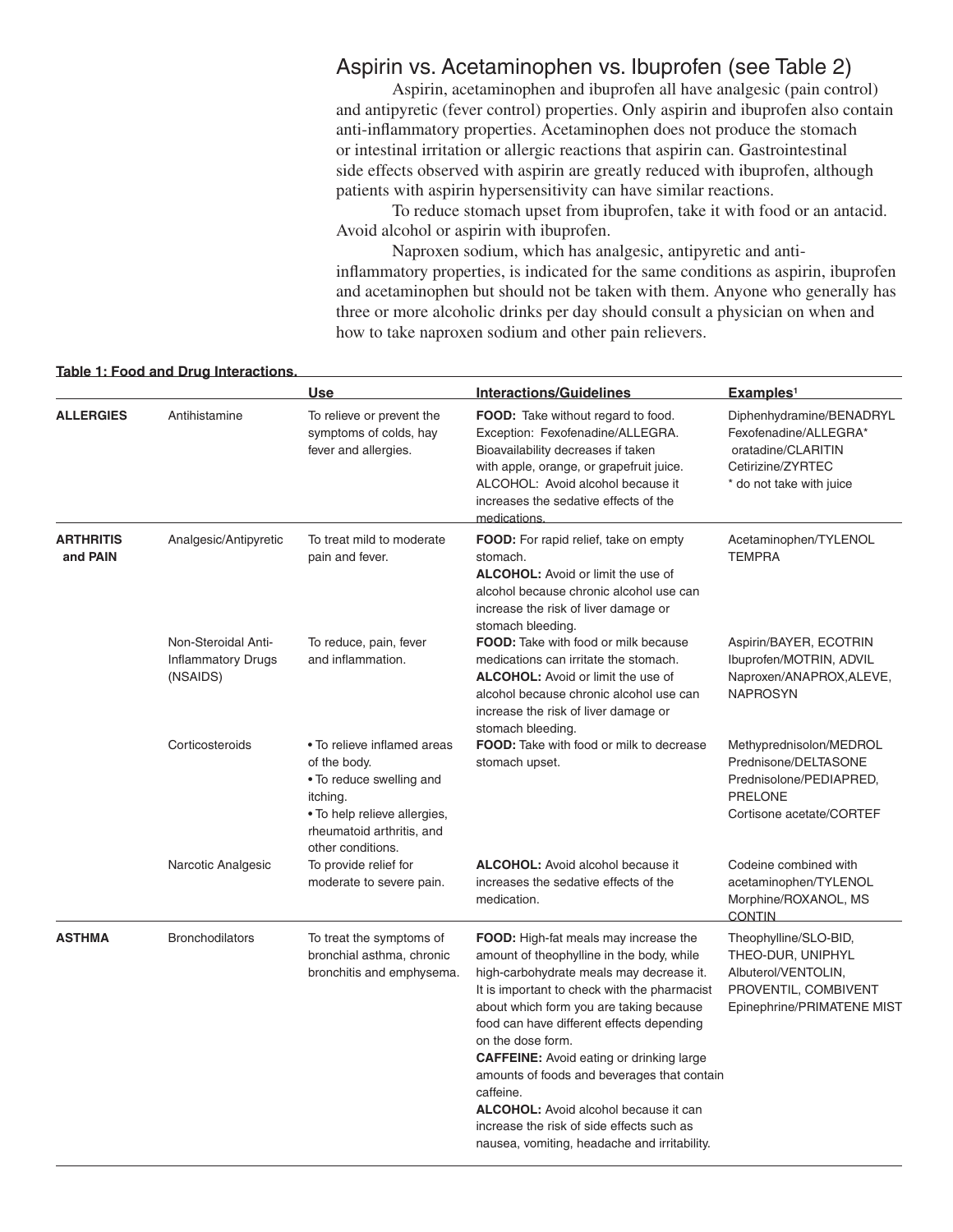|                                                      |                                                              | <b>Use</b>                                                                                           | <b>Interactions/Guidelines</b>                                                                                                                                                                                                                                                                                                                                             | Examples <sup>1</sup>                                                                                                                                                                                   |
|------------------------------------------------------|--------------------------------------------------------------|------------------------------------------------------------------------------------------------------|----------------------------------------------------------------------------------------------------------------------------------------------------------------------------------------------------------------------------------------------------------------------------------------------------------------------------------------------------------------------------|---------------------------------------------------------------------------------------------------------------------------------------------------------------------------------------------------------|
| <b>CARDIO</b><br><b>VASCULAR</b><br><b>DISORDERS</b> | <b>Diuretics</b>                                             | To help eliminate water,<br>sodium and chloride from<br>the body.                                    | FOOD: Take on an empty stomach or<br>with milk to decrease stomach upset.<br>Some diuretics cause loss of<br>potassium, calcium and magnesium.<br>Triamterene is known as a "potassium<br>sparing" diuretic. When taking triamterene<br>avoid eating large amounts of potassium-<br>rich foods such as bananas, oranges and<br>green leafy vegetables or salt substitutes. | Fuorsemide/LASIX<br>Triamterene/<br>hydrochlorothiazide<br>DYAZIDE, MAXZIDE<br>Hydrochlorothiazide/<br><b>HYDRODIURIL</b><br>Trimterene/<br><b>DRYENIUM</b><br>Bumetamide/BUMEX<br>Metolazone/ZAROXOLYN |
|                                                      | <b>Beta Blockers</b>                                         | To decrease the nerve<br>impulses to blood vessel                                                    | <b>FOOD:</b> Take with food to increase<br>bioavailability. Take atenolol/TENORMIN<br>separately from orange juice.<br>Avoid licorice.<br><b>ALCOHOL:</b> Avoid drinking alcohol with<br>propranolol/INDERAL because these<br>drugs lower blood pressure too much.                                                                                                         | Atenolol/TENORMIN<br>Metoprolol/LOPRESSOR<br>Propranolol/INDERAL<br>Nadolol/CORGARD                                                                                                                     |
|                                                      | <b>Nitrates</b>                                              | To relax blood vessels and<br>lower the demand for oxygen<br>by the heart.                           | <b>FOOD:</b> Take on an empty stomach.<br><b>ALCOHOL:</b> Avoid alcohol because it may<br>add to the blood vessel-relaxing effect of<br>nitrates and result in dangerously low<br>blood pressure.                                                                                                                                                                          | Isosorbide dinitrate/<br>ISORDIL,<br><b>SORBITATE</b><br>Nitroglycerin/NITRO, NITRO-<br>DUR, TRANSDERM-NITRO                                                                                            |
|                                                      | Angiotension<br><b>Converting Enzyme</b><br>(ACE Inhibitors) | To relax blood vessels by<br>preventing angiotension II,<br>a vasoconstrictor, from<br>being formed. | FOOD: Take catropil/CAPOTEN or<br>moexipril/UNIVASC on empty stomach.<br>High fat meals decrease absorption of<br>quinapril/ACCUPRIL. Take others<br>without regard to food. Ensure adequate<br>fluid intake. Avoid salt substitutes.                                                                                                                                      | Captopril/CAPOTEN<br>Enalapril/VASOTEC<br>Lisinopril/PRINVIL,<br><b>ZESTRIL</b><br>Quinapril/ACCUPRIL<br>Moexipril/UNIVASC                                                                              |
|                                                      | <b>HMG-CoA Reductase</b>                                     | Known as "statins"<br>rate of LDL (bad) cholesterol                                                  | FOOD: Avoid grapefruit/related<br>citrus with atorvastatin/LIPITOR,<br>lovastatin/MEVACOR, and simvastatin/<br>ZOCOR. Lovastatin/MEVACOR should be<br>taken with the evening meal to enhance<br>absorption.<br><b>ALCOHOL:</b> Avoid drinking large amounts<br>of alcohol because it may increase the risk<br>of liver damage.                                             | Fluvastatin/LESCOL<br>Lovastatin/MEVACOR<br>Pravastatin/PRAVACHOL<br>Simvastatin/ZOCOR                                                                                                                  |
|                                                      | Anticoagulants                                               | To prevent the formation<br>of blood clots.                                                          | <b>FOOD:</b> Vitamin K produces blood-clotting<br>substances and may reduce the<br>effectiveness of anticoagulants. Limit<br>foods high in Vitamin K such as broccoli,<br>spinach, kale, turnip greens, cauliflower,<br>and brussel sprouts. High doses of vitamin<br>E (400 IU or more) may prolong clotting<br>time and increase the risk of bleeding.                   | Warfrin/COUMADIN                                                                                                                                                                                        |
| <b>INFECTIONS</b>                                    | Antibiotics and<br>Antifungals                               | To treat infections caused<br>by bacteria and fungi.                                                 | <b>GENERAL GUIDELINES: Tell the doctor if</b><br>you experience skin rashes or diarrhea.<br>If you are using birth control, consult with<br>your health care provider because some<br>methods may not work when taken with<br>antibiotics. Be sure to finish all of your<br>medication even if you start feeling better.<br>Take medication with plenty of water.          |                                                                                                                                                                                                         |
|                                                      | Antibacterials/Penicillin                                    | To treat infections caused<br>by bacteria and fungi.                                                 | <b>FOOD:</b> Take on an empty stomach unless it<br>upsets your stomach, then take with food.                                                                                                                                                                                                                                                                               | Penicillin V/VEETIDS<br>Amoxicillin/TRIMOX, AMOXIL<br>Ampicillin/RINCIPEN, OMNIPEN                                                                                                                      |
|                                                      | Quinolones                                                   | To treat infections caused                                                                           | FOOD: Take on empty stomach one hour                                                                                                                                                                                                                                                                                                                                       | Ciprofloxacin/CIPRO                                                                                                                                                                                     |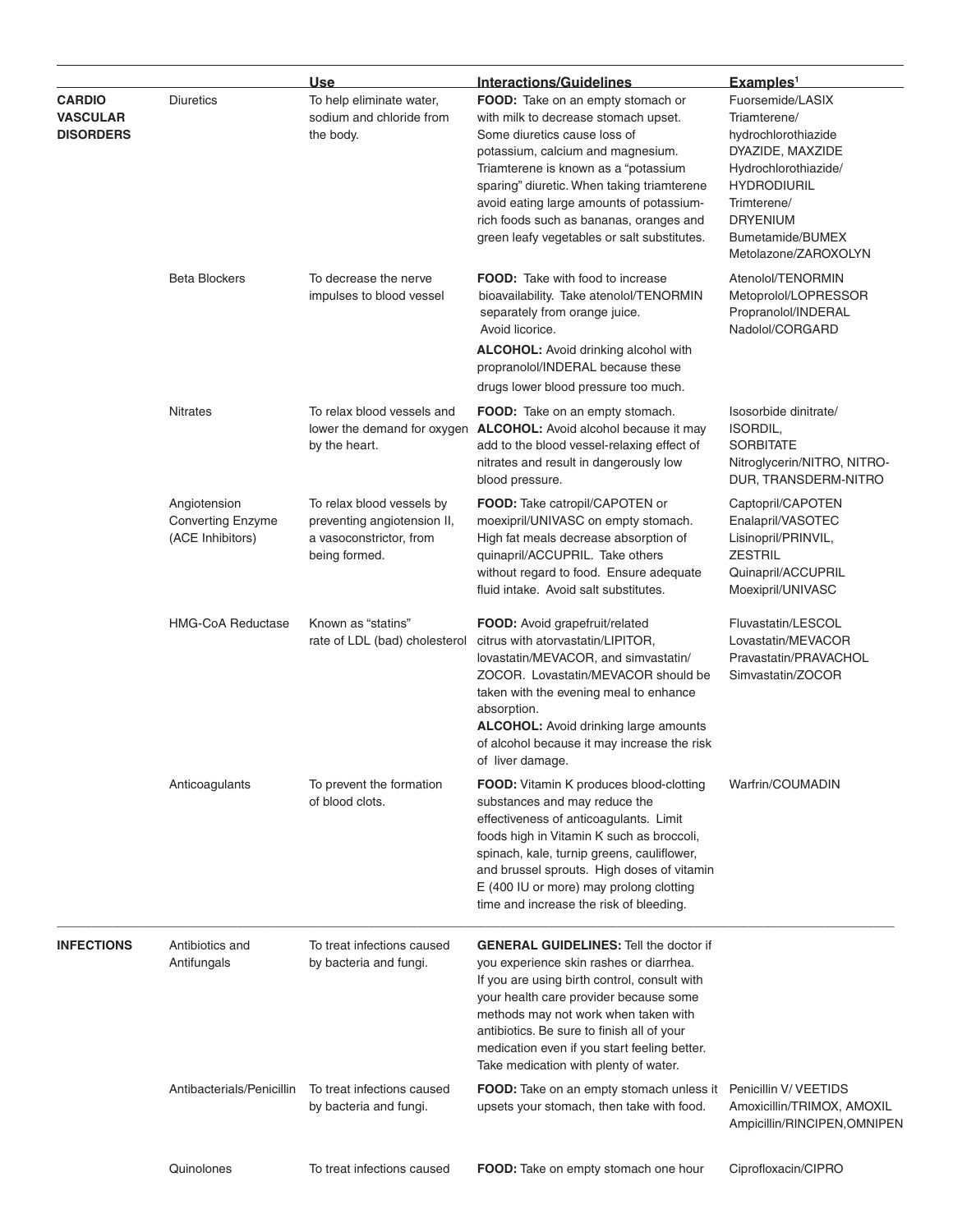|                                 |                                                 | Use                                                         | <b>Interactions/Guidelines</b>                                                                                                                                                                                                                                                                                                                                                                                                                                                                                                                                                                                                                                         | Examples <sup>1</sup>                                                                                                              |
|---------------------------------|-------------------------------------------------|-------------------------------------------------------------|------------------------------------------------------------------------------------------------------------------------------------------------------------------------------------------------------------------------------------------------------------------------------------------------------------------------------------------------------------------------------------------------------------------------------------------------------------------------------------------------------------------------------------------------------------------------------------------------------------------------------------------------------------------------|------------------------------------------------------------------------------------------------------------------------------------|
|                                 |                                                 | by bacteria and fungi.                                      | before or two hours after meals. If your<br>stomach gets upset, take with food,<br>but not with dairy or calcium-fortified<br>products alone.<br><b>CAFFEINE:</b> Taking these medications with<br>caffeine-containing products may increase<br>caffeine levels, leading to excitability and<br>nervousness.                                                                                                                                                                                                                                                                                                                                                           | Levofloxacin/LEVAQUIN<br>Ofloxacin/FLOXIN<br>Troxafloxacin/TROVAN                                                                  |
|                                 | Cephalosporins                                  | To treat infections caused<br>by bacteria and fungi.        | FOOD: Take on an empty stomach one hour<br>before or two hours after meals. If your                                                                                                                                                                                                                                                                                                                                                                                                                                                                                                                                                                                    | Cefaclor/CECLOR<br><b>CECLOR CD</b>                                                                                                |
|                                 |                                                 |                                                             | stomach gets upset, take with food.                                                                                                                                                                                                                                                                                                                                                                                                                                                                                                                                                                                                                                    | Cefradroxil/DURICEF<br>Cefixime/SUPRAX<br>Cefprozil/CEFZIL                                                                         |
|                                 |                                                 |                                                             |                                                                                                                                                                                                                                                                                                                                                                                                                                                                                                                                                                                                                                                                        | Cephalexin/KEFLEX, KEFTAB                                                                                                          |
|                                 | Macrolides                                      | To treat infections caused<br>by bacteria and fungi.        | FOOD: May take with food if GI<br>distress occurs. Avoid taking with<br>citrus foods, citrus juices, and<br>carbonated drinks.                                                                                                                                                                                                                                                                                                                                                                                                                                                                                                                                         | Azithromycin/ZITHROMAX<br>Clarithromycin/BIAXIN<br>ERYTHROMYCIN/E-MYCIN,<br>ERY-TAB, ERYCErythromycin<br>+ sulfisoxazole/PEDIAZOLE |
|                                 | Sulfonamides                                    | To treat infections caused<br>by bacteria and fungi.        | <b>FOOD:</b> Take with food and at<br>least 8 ounces of water.                                                                                                                                                                                                                                                                                                                                                                                                                                                                                                                                                                                                         | Sulfamethoxazole +<br>trimethoprim/BACTRIM,<br><b>SEPTRA</b>                                                                       |
|                                 | Tetracyclines                                   | To treat infections caused<br>by bacteria and fungi.        | FOOD: Take on an empty stomach<br>with 8 ounces of water.<br>Avoid taking tetracycline with dairy<br>products, antacids, and vitamin supple-<br>ments containing iron because they can<br>interfere with the medication's effectiveness.                                                                                                                                                                                                                                                                                                                                                                                                                               | Tetracycline/ACHROMYCIN,<br><b>SUMYCIN</b><br>Doxycycline/VIBRMYCIN<br>Minocycline/MINOCIN                                         |
|                                 | Nitromidazole                                   | To treat infections caused<br>by bacteria and fungi.        | FOOD: May take with food to decrease GI<br>distress, but food decreases bioavailability.<br>ALCOHOL: Avoid drinking alcohol and<br>taking medications that contain alcohol<br>while taking metronidazole and for at least<br>three days after you finish the medication.<br>Alcohol may cause nausea, abdominal<br>cramps, vomiting, headaches, and flushing.                                                                                                                                                                                                                                                                                                          | Metronidazole/FLAGYL                                                                                                               |
|                                 | Antifungals                                     |                                                             | <b>FOOD:</b> Take with food to increase<br>absorption. Do not take itraconazole/<br>SPORANOX with grapefruit/related citrus.<br><b>ALCOHOL:</b> Avoid drinking alcohol and<br>taking medications that contain alcohol<br>while taking keroconzole and for at least<br>three days after you finish the medication.<br>Alcohol may cause nausea, abdominal<br>cramps, vomiting, headaches, and flushing.                                                                                                                                                                                                                                                                 | Fluconazole/DIFLUCAN<br>Ketoconazole/NIZORAL<br>Itraconazole/SPORANOX                                                              |
| <b>MOOD</b><br><b>DISORDERS</b> | Monoamine<br>Oxidase (MAO)<br><b>Inhibitors</b> | To treat depression,<br>emotional and anxiety<br>disorders. | FOOD: These medications have many<br>dietary restrictions and people taking them<br>need to follow the dietary guidelines and<br>physician's instructions very carefully.<br>A rapid, potentially fatal increase in blood<br>pressure can occur if foods or alcoholic<br>beverages containing tyramine are<br>consumed while taking MAO inhibitors.<br>Avoid foods high in tyramine and other<br>pressor amines during drug use and for two<br>weeks after discontinuation. These include<br>aged cheeses, aged meats, soy sauce, tofu,<br>miso, fava beans, snowpeas, sauerkraut,<br>avocadoes, bananas, yeast extracts, raisins,<br>ginseng, licorice, and caffeine. | Phenelsine/NARDIL<br>Tranycypromine/PARNATE                                                                                        |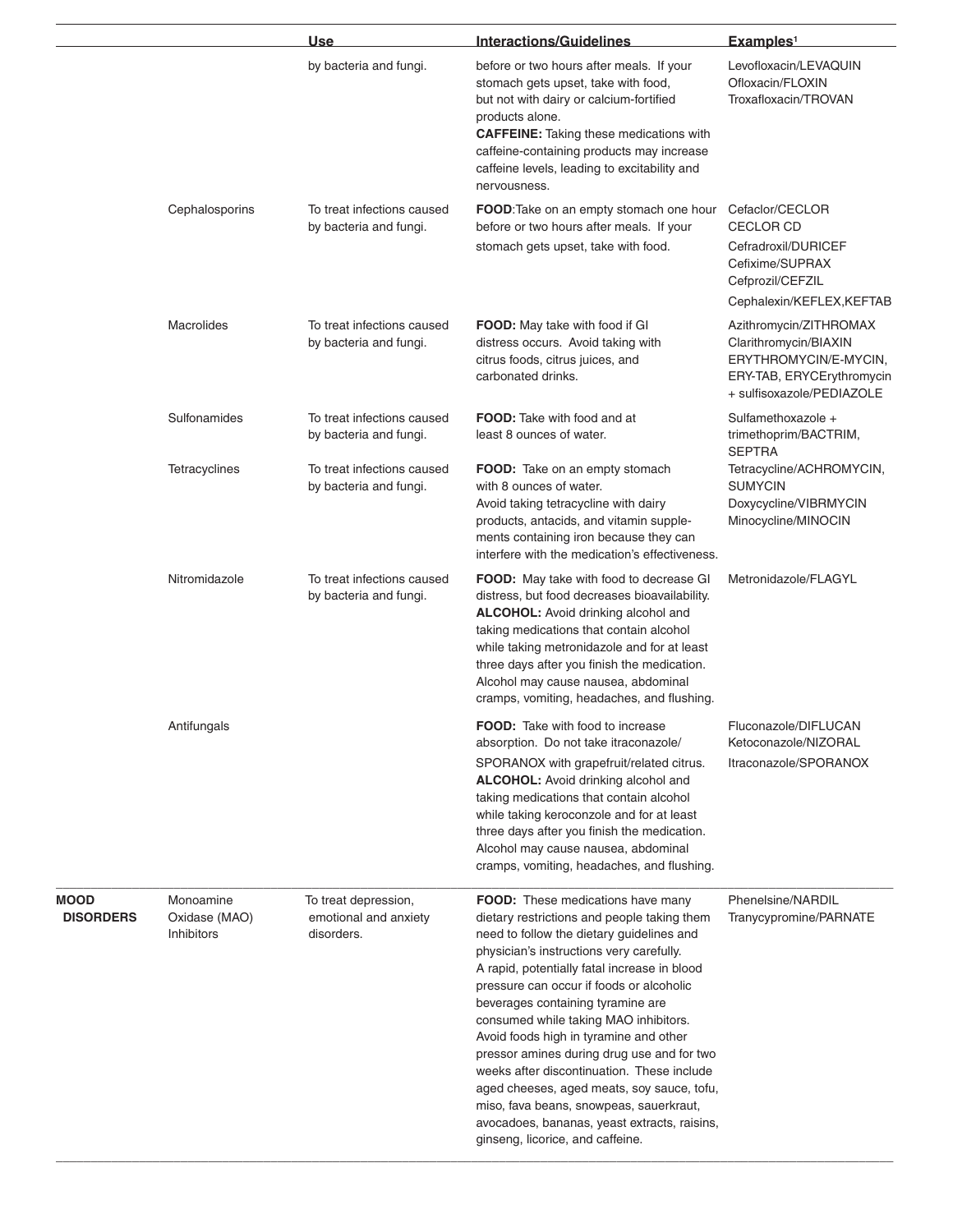|                                     |                             | <b>Use</b>                                                                    | <b>Interactions/Guidelines</b>                                                                                                                                                                                                                                                             | Examples <sup>1</sup>                                                           |
|-------------------------------------|-----------------------------|-------------------------------------------------------------------------------|--------------------------------------------------------------------------------------------------------------------------------------------------------------------------------------------------------------------------------------------------------------------------------------------|---------------------------------------------------------------------------------|
|                                     |                             |                                                                               | <b>ALCOHOL:</b> Do not drink beer, red wine,<br>other alcoholic beverages, non-alcoholic<br>and reduced alcohol beer and red-wine<br>products.                                                                                                                                             |                                                                                 |
|                                     | <b>Anti-Anxiety Drugs</b>   | To treat depression,<br>emotional and anxiety<br>disorders.                   | <b>FOOD:</b> May take with food if GI<br>distress occurs.<br><b>CAFFEINE:</b> May cause excitability,<br>nervousness and hyperactivity and lessen<br>the anti-anxiety effects of the drugs.<br><b>ALCOHOL:</b> May inpair mental and<br>motor performance.                                 | Lorasepan/ATIVAN<br>Diazepam/VALIUM<br>Alprazolam/XANAX                         |
|                                     | <b>Antidepressant Drugs</b> | To treat depression,<br>emotional and anxiety                                 | <b>FOOD:</b> These medications can be taken<br>with or without food.<br><b>ALCOHOL:</b> Avoid alcohol.                                                                                                                                                                                     | Paroxetine/PAXIL<br>Sertraline/ZOLOFT<br>Fluxetine/PROZAC                       |
| <b>STOMACH</b><br><b>CONDITIONS</b> | <b>Histamine Blockers</b>   | To relieve pain, promote<br>healing and prevent irritation<br>from returning. | FOOD: These mediations can be taken<br>with or without food.<br><b>CAFFEINE:</b> Caffeine products may irritate<br>the stomach.<br><b>ALCOHOL:</b> Avoid alcohol while taking<br>these products. Alcohol may irriate the<br>stomach and make it more difficult for the<br>stomach to heal. | Cimetidine/TAGAMET<br>Famotidine/PEPCID<br>Ranitidine/ZANTAC<br>Nizatadine/AXID |

1 The generic name for each drug is stated first. Brand names are in all capital letters and represent only some examples of those medications. References: Food and Drug Interactions, 1998, U.S. Food and Drug Administration, National Consumers League.